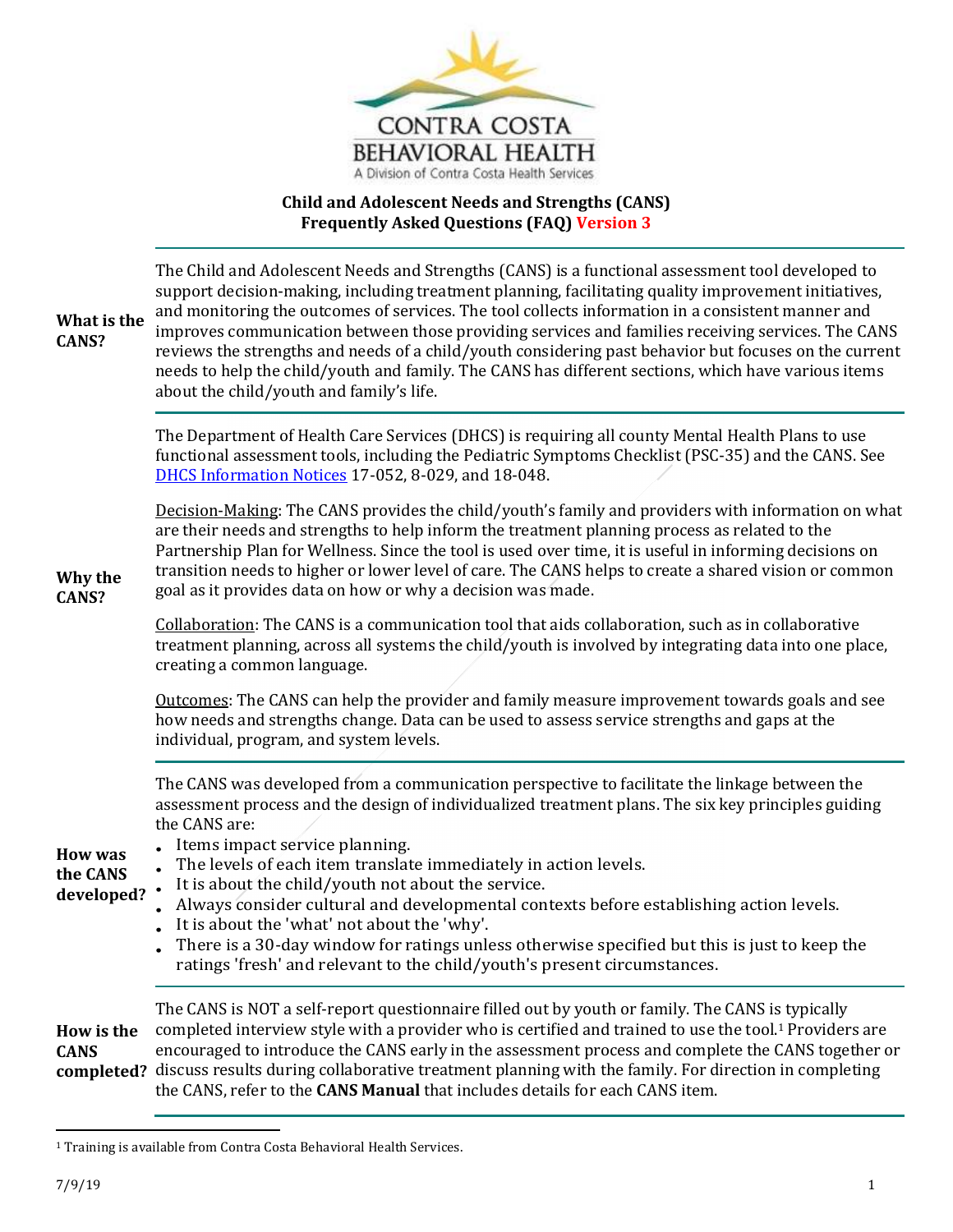Each item is rated on a 4-point scale: 0, 1, 2, and 3. Refer below.

The action levels for ratings for **need** items are:

- 0 indicates no need for action.
- $\bullet$  1 indicates a need for watchful waiting to see whether action is needed (i.e., flag it for later review to see if any circumstances change) or prevention planning.
- 2 indicates a need for action (i.e., the need is sufficiently problematic, that it is interfering in the child/youth's or family's life in a notable way).
- $\bullet$  3 indicates the need for either immediate or intensive action, dangerous or disabling levels of needs are rated with this level.

The action levels for ratings of **strengths** are:

- $\bullet$  0 indicates a centerpiece strength. The focus of a strength-based plan.
- $\bullet$  1 indicates a useful strength. It can be included in a strength-based plan.
- $\epsilon$  2 indicates an identified strength. It could be developed with significant strength building efforts to become useful.
- 3 indicates no strength has been identified.

## **What do the ratings mean?**

| <b>Needs</b> |               |                                                 | Strengths                                              |  |               |                           |                                                            |
|--------------|---------------|-------------------------------------------------|--------------------------------------------------------|--|---------------|---------------------------|------------------------------------------------------------|
|              | <b>Rating</b> | <b>Level of Need</b>                            | <b>Action Level</b>                                    |  | <b>Rating</b> | Level of<br>Strength      | <b>Action Level</b>                                        |
|              | $\mathbf{o}$  | No evidence<br>of need                          | No action<br>needed                                    |  | $\mathbf{o}$  | Centerpiece<br>strength   | Central to<br>planning                                     |
|              | 1             | Suspicion or<br>history of<br>need              | Keep an eye on<br>it or collect<br>more<br>information |  | $\mathbf{1}$  | Strength<br>present       | Useful in planning                                         |
| Action!      | $\mathbf{2}$  | Need<br>interferes<br>with<br>functioning       | Take action/<br>intervention<br>needed                 |  | 2             | Identified<br>strength    | Needs building or<br>development                           |
|              | 3             | Intensive<br>need,<br>dangerous or<br>disabling | Immediate<br>and/or<br>intensive action                |  | 3             | No strength<br>identified | Strength creation<br>or identification<br>may be indicated |

**Which CANS do I** 

**complete?**  Contra Costa Behavioral Health Services (CCBHS) has their own version of the CANS. This form should be used. See pages 5-6 for directions on completing the paper forms.

**Who** 

**completes the CANS?**

Anyone who completes a CANS must be certified through the Praed Foundation by passing the online certification test. While the CANS itself can be completed by anyone who is certified, note that CCBHS initial and annual assessments require licensed or licensed eligible clinician to complete and bill.

**When is the CANS completed?** Starting October 1, 2018, the CANS is completed at the beginning of treatment, every six-months following the first administration, and at the end of treatment (i.e., discharge) for youth receiving mental health services. The CANS is required as part of the initial and annual assessments. **It is required for children and youth through age 20.**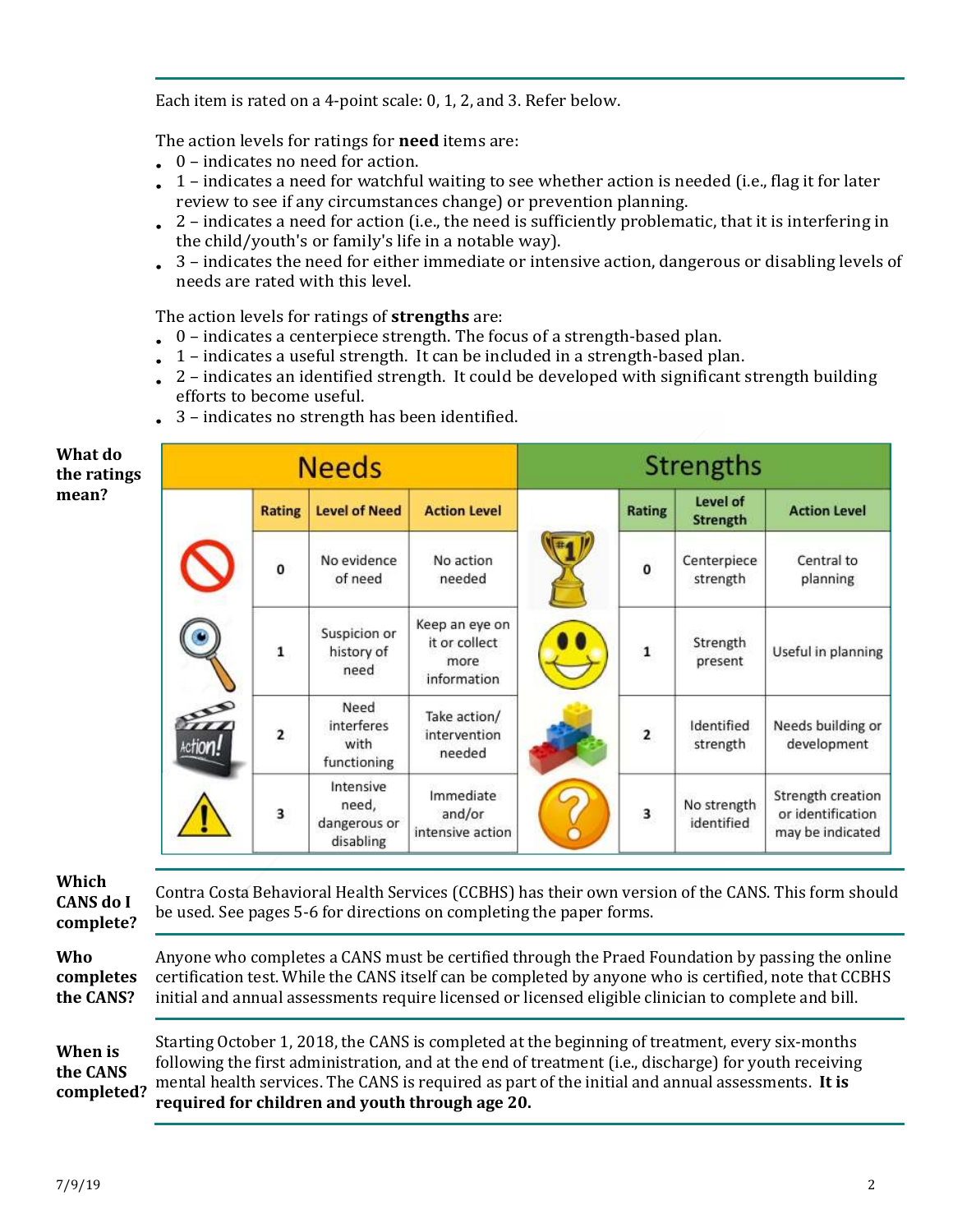| At 6-months<br>do I use the<br><b>UR or Episode</b><br><b>Opening Date</b><br>track? | Follow the UR track; add an additional requirement at the half-way (6-month) point of the track. For<br>example, for a UR track that is January through December, providers can count June as the mid cycle,<br>or "6 month" mark. Remember that a CANS and PSC-35 should not be completed earlier than 4<br>months or later than 8 months from the date the last CANS and/or PSC-35 was completed.                                                                                                                                                                                                                                                                                                           |
|--------------------------------------------------------------------------------------|---------------------------------------------------------------------------------------------------------------------------------------------------------------------------------------------------------------------------------------------------------------------------------------------------------------------------------------------------------------------------------------------------------------------------------------------------------------------------------------------------------------------------------------------------------------------------------------------------------------------------------------------------------------------------------------------------------------|
| <b>What if there</b><br>is an<br>unplanned<br>discharge?                             | County staff have option to indicate administrative discharge in ccLink. Contract providers do not<br>currently have this option, so the paper forms should reflect the most recent CANS with items<br>update as needed.                                                                                                                                                                                                                                                                                                                                                                                                                                                                                      |
| What if I don't<br>see client at<br>the 6-month<br>reassessment<br>period?           | There is a 4-month window for when the 6-month reassessment needs to be done; so the CANS and<br>PSC-35 reassessment can be completed anytime between 4- and 8-months. Given this timeframe,<br>school-based services should be able to do the reassessment CANS before or after the youth is on<br>their summer vacation.                                                                                                                                                                                                                                                                                                                                                                                    |
| <b>What are</b>                                                                      | In accordance with DHCS Information Notices 18-007 and 18-029, the CANS assessment results are<br>to be used as a shared resource for team members as part of the Child and Family Team (CFT)<br>process. In addition, if the child/youth is receiving mental health services from multiple providers<br>collaboration (for example when a child is receiving school-based therapy and TBS) there is a similar expectation.<br>expectations? Providers should share with each other completed CANS assessments and their resulting identified<br>outcomes for children assessed and/or served. This is to avoid unnecessary duplication and over-<br>assessment of children, youth, and non-minor dependents. |
|                                                                                      | For Initial and Annual CANS: The CANS is tied the assessment. Since it's an assessment activity, you<br>must use the procedure code 331. In order to bill, the service provider must be licensed or licensed<br>eligible (ASW, AMFT, Trainee or Waivered).                                                                                                                                                                                                                                                                                                                                                                                                                                                    |
| <b>How do I bill</b><br>for the CANS<br>and PSC-35?                                  | For Initial and Annual PSC-35: This form is not completed by a provider but by the<br>parent/caregiver. The provider can review it but would not bill for it specifically (i.e., there should<br>not be a separate progress note); add the time to the "total time billed" for the assessment (if<br>licensed) or plan development (if unlicensed).                                                                                                                                                                                                                                                                                                                                                           |
|                                                                                      | For the 6-month CANS and PSC-35: You can bill under assessment, review plan, or evaluation.<br>Evaluation (procedure code 313) is used to assess functioning in the community, and licensure is not<br>required for billing.                                                                                                                                                                                                                                                                                                                                                                                                                                                                                  |
| <b>What about</b><br>medical                                                         | In order to receive services in the system of care, the client must meet medical and service necessity<br>criteria. The three parts of medical necessity are:<br>1) an included DSM5/ICD10 code (and corresponding narrative)<br>2) an impairment in an important area of life functioning<br>3) a plan devised to deal with minimizing the impact of the impairment                                                                                                                                                                                                                                                                                                                                          |
| necessity?                                                                           | In order to received services at this level of care the client must have an impairment in an important<br>area of life functioning that was deemed "moderate" or "severe". The CANS Life Functioning Doman<br>should indicate that there is a significant enough problem to require care planning or to take<br>immediate action. So if there is no significant impairment in any area of life functioning, then they<br>are not appropriate for services.                                                                                                                                                                                                                                                    |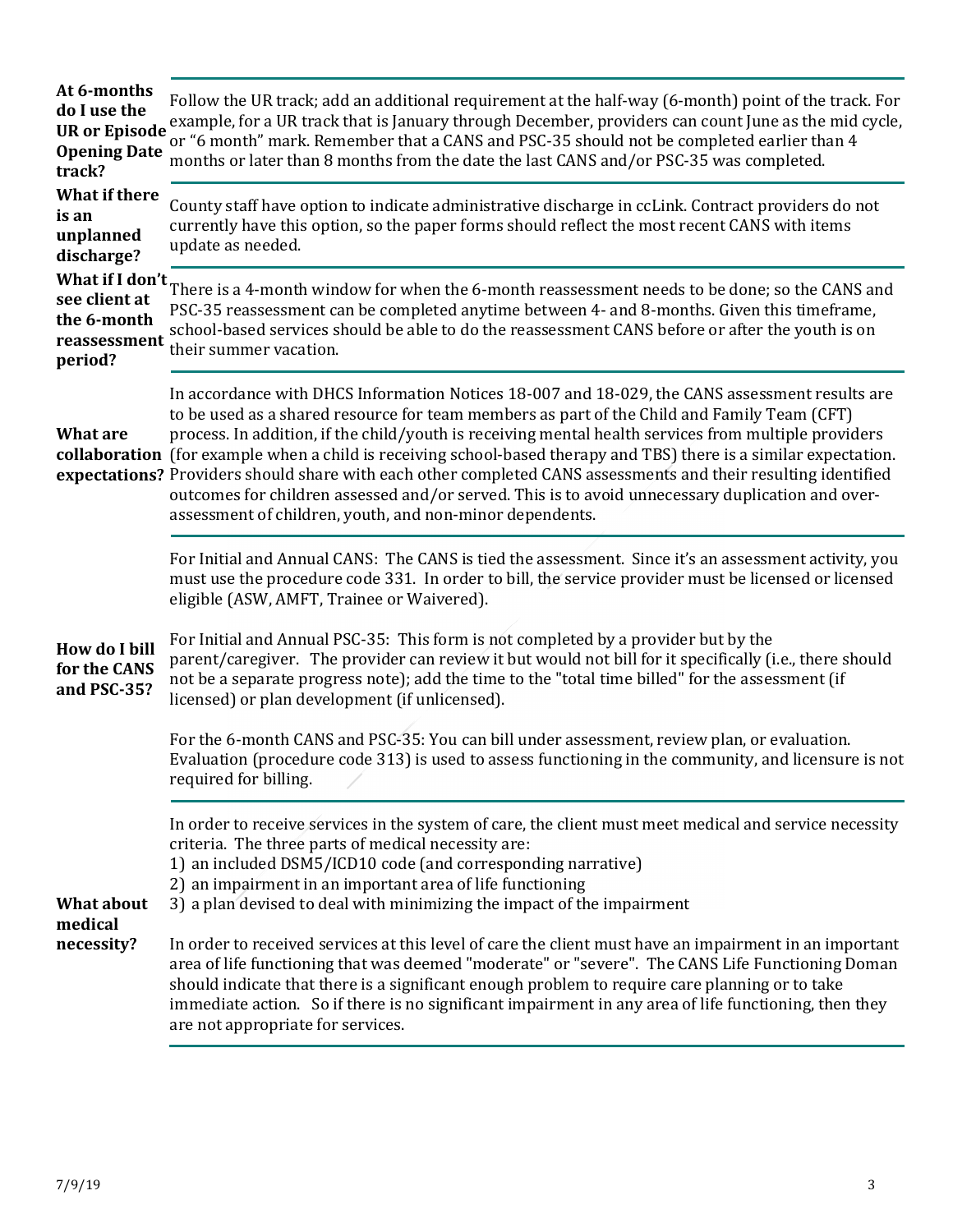|                                                | CANS and PSC-35 data currently must be submitted to two separate Contra Costa Behavioral Health<br>departments: 1) CCBHS Utilization Review Unit for authorization and 2) CCBHS Quality<br>Improvement/Assurance Unit for mandated data reporting and analysis.                                                                                                                                    |
|------------------------------------------------|----------------------------------------------------------------------------------------------------------------------------------------------------------------------------------------------------------------------------------------------------------------------------------------------------------------------------------------------------------------------------------------------------|
|                                                | <b>CCBHS Utilization Review Unit conducts chart reviews for service authorization within specified</b><br>timeframes and CANS and PSC-35 forms are required for clients in age range.                                                                                                                                                                                                              |
| Who do I<br>send my<br><b>CANS</b> data<br>to? | CCBHS Quality Improvement/Assurance Unit is responsible for collecting, preparing, and submitting<br>data to DHCS on behalf of the County. This Unit analyzes and shares CANS and PSC-35 data findings<br>to inform practice and support quality improvement efforts. CCBHS is offering contracted providers<br>the following short-term options to submit data.                                   |
|                                                | Option1: Providers submit completed Contra Costa CANS and PSC-35 forms by mail to: Quality<br>Improvement & Assurance Unit, 1340 Arnold Dr., Suite 200, Martinez, CA 94553. See pages 5-6<br>for instructions on filling out the paper forms.<br>Option 2: Providers submit encrypted data files formatted using CCBHS data dictionaries.                                                          |
| When do I<br>submit my<br>data?                | CCBHS began reporting all CANS and PSC-35 data to DHCS on the last day of the month starting<br>February 2019 and on a monthly basis thereafter. In order to meet this DHCS deadline for reporting,<br>all CANS and PSC-35 data are due to CCBHS on the 15th of each month for data gathered since last<br>submission to give CCBHS sufficient time to prepare the data submission files for DHCS. |
| Where is<br>information<br>on the PSC-<br>35?  | Information can be found on our Outcomes Measures webpage at:<br>https://cchealth.org/mentalhealth/outcome-measures.php. Included in the drop-down boxes on the<br>right are forms, scoring instructions, one-page quick guide, and video training.                                                                                                                                                |
| Where can I<br>find more<br>information?       | For more information, visit the following webpages:<br>Clinical Documentation - https://cchealth.org/mentalhealth/clinical-documentation/<br>Outcome Measures - https://cchealth.org/mentalhealth/outcome-measures.php<br>Quality Improvement & Quality Assurance - https://cchealth.org/bhs/qiqa/                                                                                                 |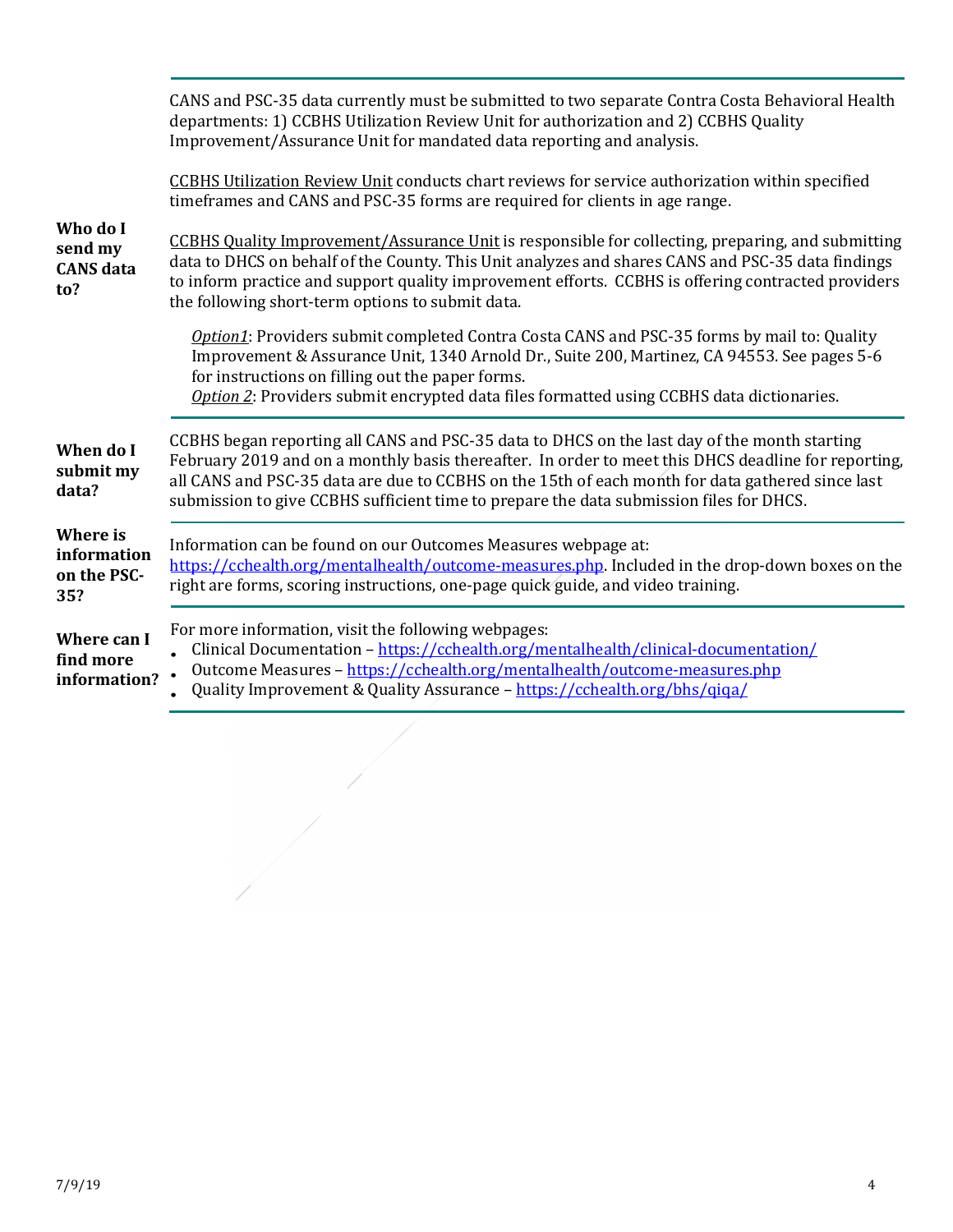## **Completing and Submitting the Paper CANS Forms**